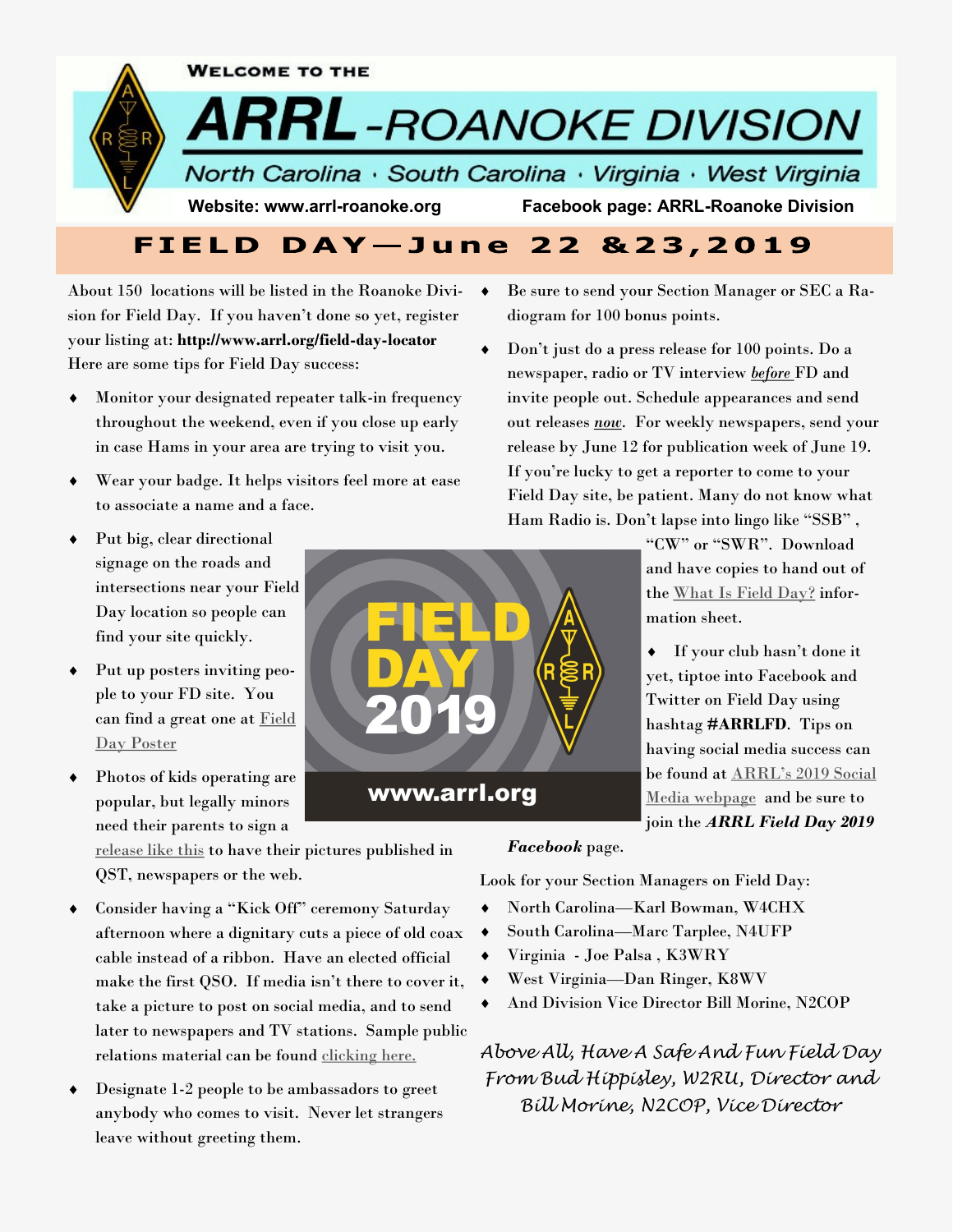# **USA and IARU Region 2 ARDF Championships Come to North Carolina July 27 to August 4**

### **Roanoke Division Member Named to ARRL's ARDF Committee**

M any of us have participated in Foxhunts, where a transmitter is hidden and you have to find it using direction finding techniques. Then there is ARDF—Amateur Radio Direction Finding, a specialty within Amateur Radio.

Amateur Radio Direction Finding is an athletic

radiosport recognized and organized by the International Amateur Radio Union (IARU), which sets the rules for competition. It is equal parts treasure hunt, foot race, and radio navigation exercise. Competitors carry portable receivers and directional antennas. They compete to find the most transmitters in the least amount of time. Rules describe a variety of events, most of which are held in forests or parks. Maps and compasses are often used for navigation and for recording bearings. Some events accommodate blind competitors (and sighted individuals wearing blindfolds) who compete on a level playing field (literally and figuratively) with only their radios to guide them.

From July 27 to August 4, the USA and International Amateur Radio Union (IARU) Region 2 Championships will be held at William B. Umstead State Park, just west of Raleigh, NC. IARU Region 2 is the Western Hemisphere, and includes the U.S. The upcoming championship is co-sponsored with the Backwoods Orienteering Klub of Raleigh. The first day will feature *Foxoring*, a combination of radio direction finding and classic orienteering. The championships will end with two days of 2-meter and 80-meter competitions.



ARRL has an ARDF Committee, and beginning July 1st, Charles Scharlau NZ0I from Cary, NC will become a member of it. Charles is one of the organizers of the 2019 USA and IARU Region 2 ARDF Championships, along with Raleigh husband and wife team Joseph Huberman K5JGH and Ruth Bromer WB4QZG.

Charles has been involved in ARDF since 2001. He, along with his XYL Nadia, organized the USA ARDF Championships in 2006 in Raleigh, NC. They were involved with course design and setting for the USA Championships in 2013 in Asheboro, NC. Charles was a member of the ARDF Team representing the USA at World Championships competitions in 2002, 2004, 2006 and 2008.

In 2017 Charles established the web site *OpenARDF.org* and began developing designs for ARDF equipment with the goal of making the sport simpler for organizers. He plans to use his appointment to focus on ways to attract more youth to the sport of ARDF, and to help support ARDF

youth training programs. Charles and Nadia are working with the town of Cary, NC to bring beginning-ARDF to the summer activities programs sponsored by the town in 2020. They are also developing modules to use ARDF to help Boy Scouts earn the Radio Merit Badge.

The USA ARDF Championships are an annual event that brings the best radio athletes in America together for competition, fellowship, and just an overall great time. There are training events and practices that make it easy for everyone to get a flavor of the sport by trying it out for themselves. The competitive events are also open for all to participate, even first-timers. Loaner equipment can be arranged by contacting the organizers ahead of time. The results of these ARDF Championships will be used to help determine who is selected to represent the USA at the 20th IARU ARDF World Championships to be held in Serbia, September 2020.

For more information: see page 75 of July's QST, or go to [https://backwoodsok.org/2019-ardf-us](https://backwoodsok.org/2019-ardf-us-and-region-ii-championships)[and-region-ii-championships](https://backwoodsok.org/2019-ardf-us-and-region-ii-championships) or https://openARDF.org *Shown left: the 2016 USA ARDF team at the ARDF World Championships in Bulgaria , where the team won a total of seven medals.*